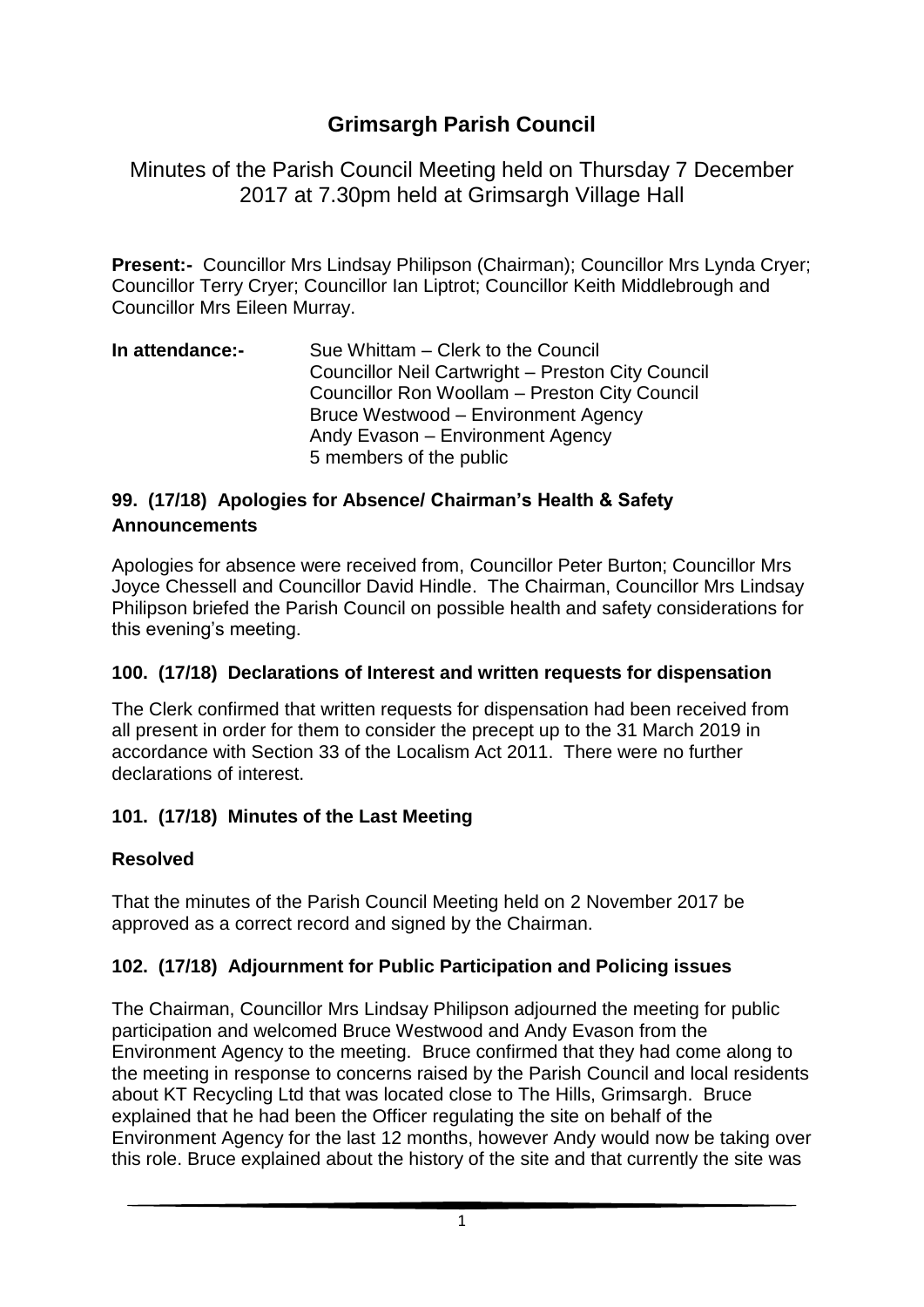licensed for the importation of commercial waste where it was screened, shredded and then sold on for processing or disposal. He said that there had been a number of complaints about the site over the last 12 months and these mainly concerned issues about odours and noise generating from the site. These complaints had been investigated by the Environment Agency and the site owners had been asked to produce an Odour Management Plan (OMP) and the draft plan was currently being considered by the Environment Agency before being implemented by the site. The plan was likely to be approved in the next 6-8 weeks but a definite timescale could not be given as this was being assessed by the Environment Agency's National Team.

Andy explained that the odour problems generating from the site were emanating from the large pile of waste material that was waiting to be processed on the site. He had spoken to the Site Manager and they had made efforts to reduce the pile of waste on site but this was not reducing as quickly as he would have liked. Both Andy and Bruce would visit the site that evening to see how things were progressing. Andy also explained that the waste material was shredded into small pellets which were then sold on to mainly Europe to be used as fuel.

One member of the public raised concerns about the odour from the site and explained that the smell had been really bad during the last week and had lasted all day from 5am until 10pm at night. She asked about the Company working all hours of the day and night and that something should be done about this. Andy explained that the waste licence was granted by the Environment Agency, however Lancashire County Council (LCC) granted the planning permission and the site was currently allowed to operate under the conditions of the planning permission on a 24 hour basis.

One member of the public also said that the noise from the site was terrible and this was caused by large machinery. It was explained that the machinery was from Recycling Lives and not KT Recycling but all waste sites had a permit and must adhere to the conditions imposed by their licences.

One member of the public said that they had lived on The Hills for the last 10 years and they had never known the odour so bad – they had reported this at least 12 times and had received log numbers but no further information had been received from the Environment Agency. Andy apologised that no further replies had been received to logged complaints but reassured everyone that all complaints are investigated. He also explained that the site operator at KT Recycling was relatively new and he was working with the Company to make improvements to the site. If things did not improve then the Environment Agency had a number of options that included increased fines/fees and enforcement action.

One member of the public explained that they had an 8 year old child who was suffering from asthma and this had been worse since the odour problem. He asked about the odour and what people were actually breathing in and if residents could be confident that there was no danger from the odour. Bruce explained that the site was licenced for non-hazardous waste only and therefore it was unlikely that the odour would be dangerous. However any issues regarding health would fall under the responsibility of Public Health England.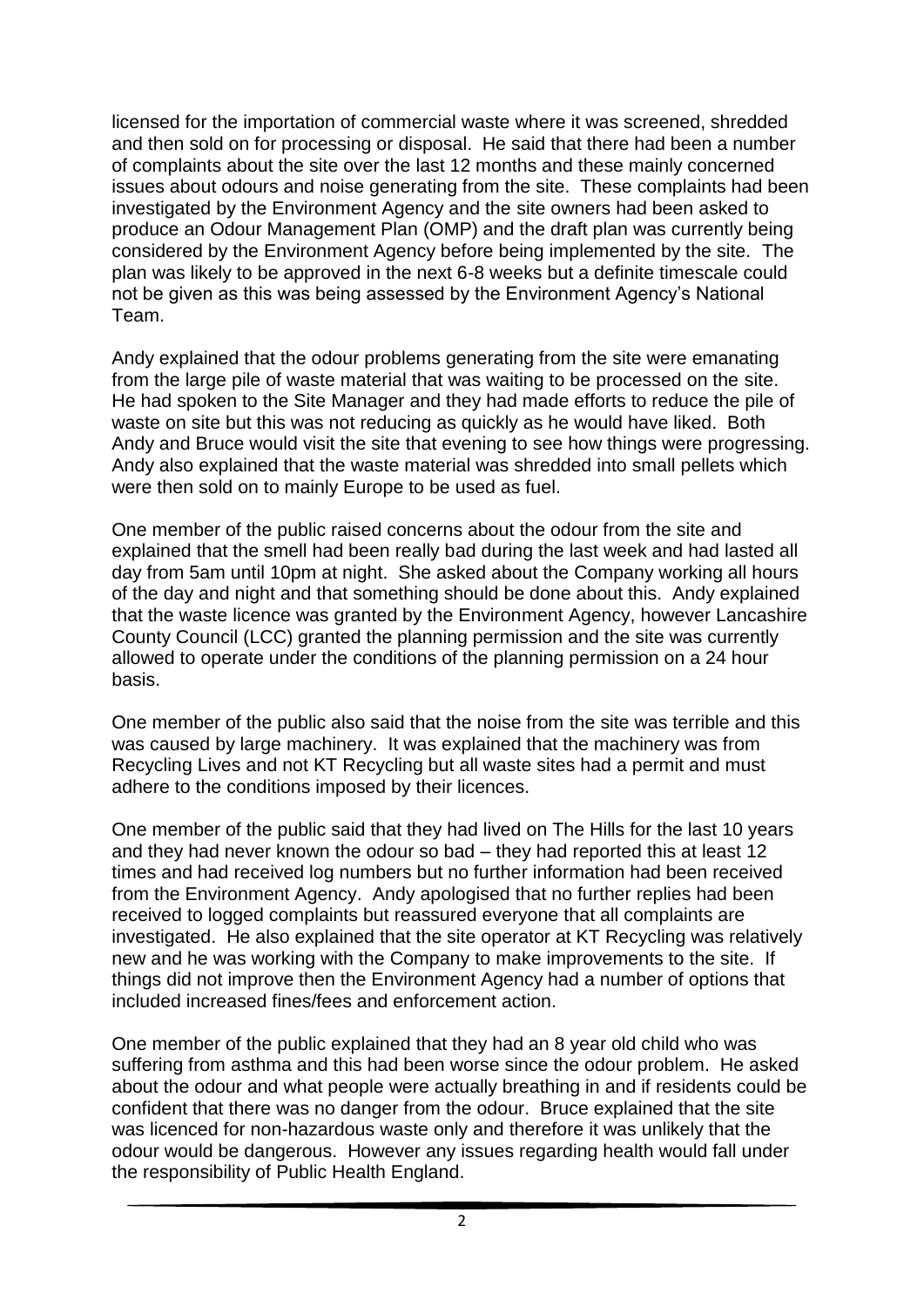Andy explained that it was important for residents to keep reporting any issues then these could be investigated. He agreed to let the Clerk have details on how to report issues including by email, online, telephone and post etc. He also said that odours were judged on a numerical scale of 1-6 and he also agreed to let the Clerk have details of the odour scale so that residents were aware of the criteria for odour. In addition to this Andy explained that a site visit would be arranged in the New Year and that residents and the Parish Council would be invited. He further agreed to update the Clerk every six weeks or so, on progress with the site. The Clerk agreed to send an email to Andy to remind him of the agreed actions.

With regard to the machinery at Recycling Lives it was noted that their licence was currently being reviewed and a decision about this would be issued in the next few weeks.

The Chairman, Councillor Mrs Lindsay Philipson thanked Bruce and Andy from the Environment Agency and the members of the public for coming along and participating in a frank and detailed discussion. She looked forward to further updates from the Environment Agency about this site and also the proposed site visit early in the New Year.

The Chairman, Councillor Mrs Lindsay Philipson then asked if anyone had anything further to raise with the Parish Council. One lady raised her concerns about traffic issues in the village including speeding vehicles and HGV's travelling through the village. It was noted that the Parish Council had contacted LCC Highways to raise concerns about this but were still waiting for a reply.

The Chairman, Councillor Mrs Lindsay Philipson then reconvened the meeting.

## **103. (17/18) Town and Country Planning Act, 1990**

It was noted that there were no Planning Applications for consideration at tonight's meeting.

It was further noted that the Planning Application for the Older Person's Village was now likely to go to the January 2018 meeting of Preston City Council's Planning Committee.

There were no further planning issues for discussion at the meeting.

### **104. (17/18) Grimsargh Wetlands – update**

The Chairman, Councillor Mrs Lindsay Philipson gave an update to the Parish Council on progress with the Grimsargh Wetlands Trust. She said that the volunteer days were going well and a further volunteer day would be held on Saturday. The Trustees had also arranged some training with Community Futures and this would be held on Thursday 11 January 2018. The date of the Annual General Meeting had also been set and this would be held on 27 June 2018. Likewise the membership costs had also been agreed by the Trustees and it would be £20 for Individual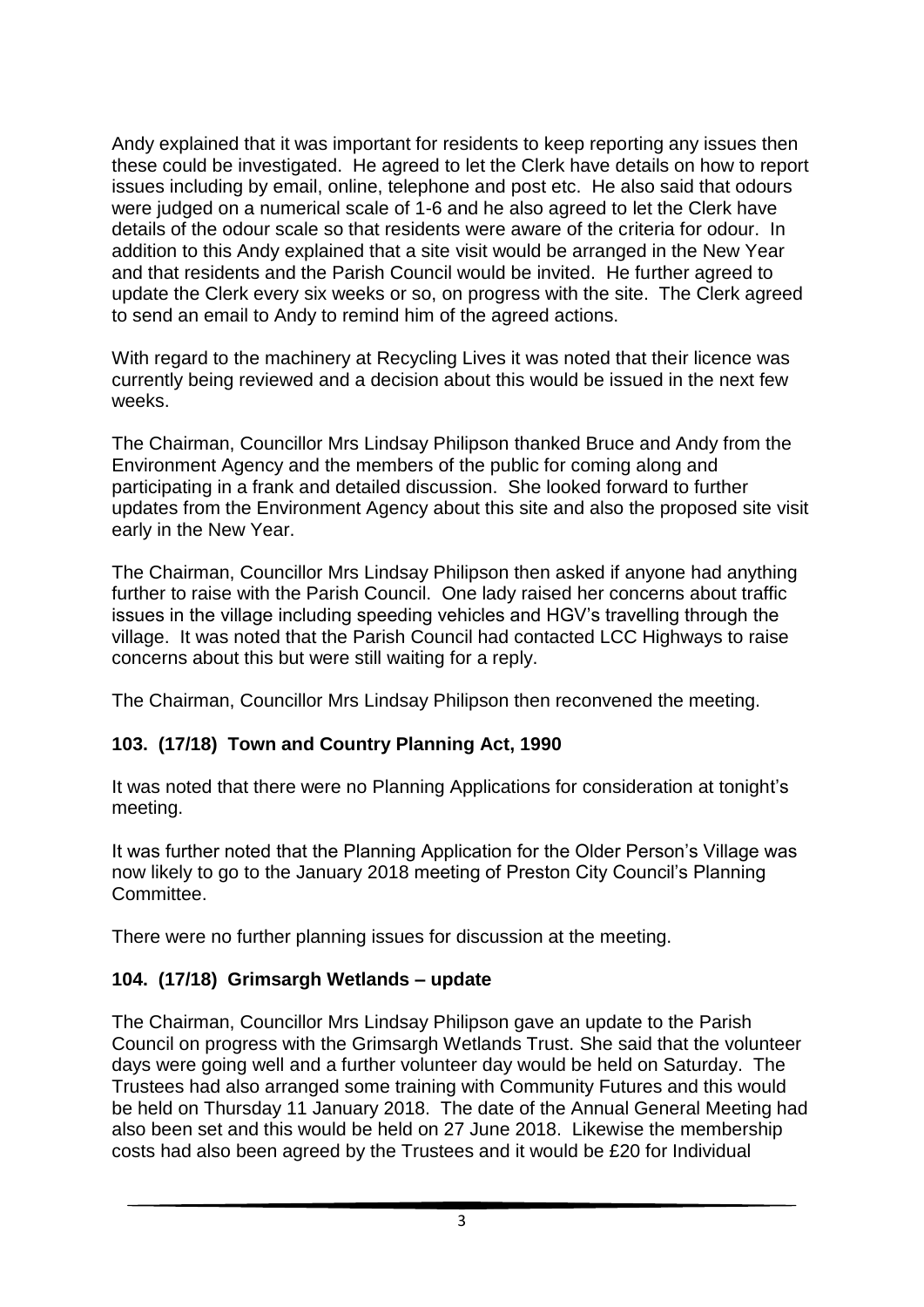Membership; £30 for Family Membership; £50 for Corporate Membership and £100 for Lifetime Membership.

With regard to the lease it was noted that the Trust was currently considering the latest draft and deciding if they should consult a Solicitor to act on their behalf.

### **Resolved**

That the progress with the Grimsargh Wetlands Trust is noted.

### **105. (17/18) Green Spaces - update**

The Clerk reported that she had now received a response from Mark Taylor at Preston City Council regarding the Green Spaces maintenance. Mark Taylor had confirmed that the S106 maintenance agreement was for a 10 year period as the Parish Council had originally stated. However, Mark Taylor had informed the Parish Council that the S106 contribution had already been taken into account within the budget provision for the service. Therefore the £50,000 (18%) contribution from the Parishes was a new savings from this budget provision. He had therefore confirmed that irrespective of any contributions the Parish Council would have to pay £3,190 in order to maintain the current standard of maintenance.

The Parish Council therefore agreed to pay the maintenance charge of £3,190 as stated for 2018/2019 and this would be on condition that Preston City Council, as part of the City Deal would undertake the drainage works on the Village Green as soon as possible.

### **Resolved**

That the Parish Council agrees to pay the green spaces maintenance charge of £3,190 for 2018/2019 on condition that Preston City Council as part of the City Deal would undertake the drainage works on the Village Green as soon as possible.

### **106. (17/18) Traffic issues – draft flyer**

As agreed at the last meeting Councillor Mrs Eileen Murray had prepared a draft flyer to place on cars in the village that had been inconsiderately or illegally parked. The Chairman, Councillor Mrs Lindsay Philipson asked if this flyer should be placed on "repeat offenders" with a less formal leaflet being placed on them initially. The Clerk said that she had sent a copy of the flyer to PC Chris Banks to ask him for his comments. Councillor Mrs Eileen Murray clarified that she had put the contact details as the Clerk so that the Parish Council could keep a record of inconsiderate parking in the village. It was suggested that a member of the Parish Council may be a more appropriate contact.

All agreed that parking needed addressing in the village but it was agreed that we would await the comments of the police. The Clerk suggested contacting Parkwise at Lancashire County Council to see if they could advise/help with parking issues in the village.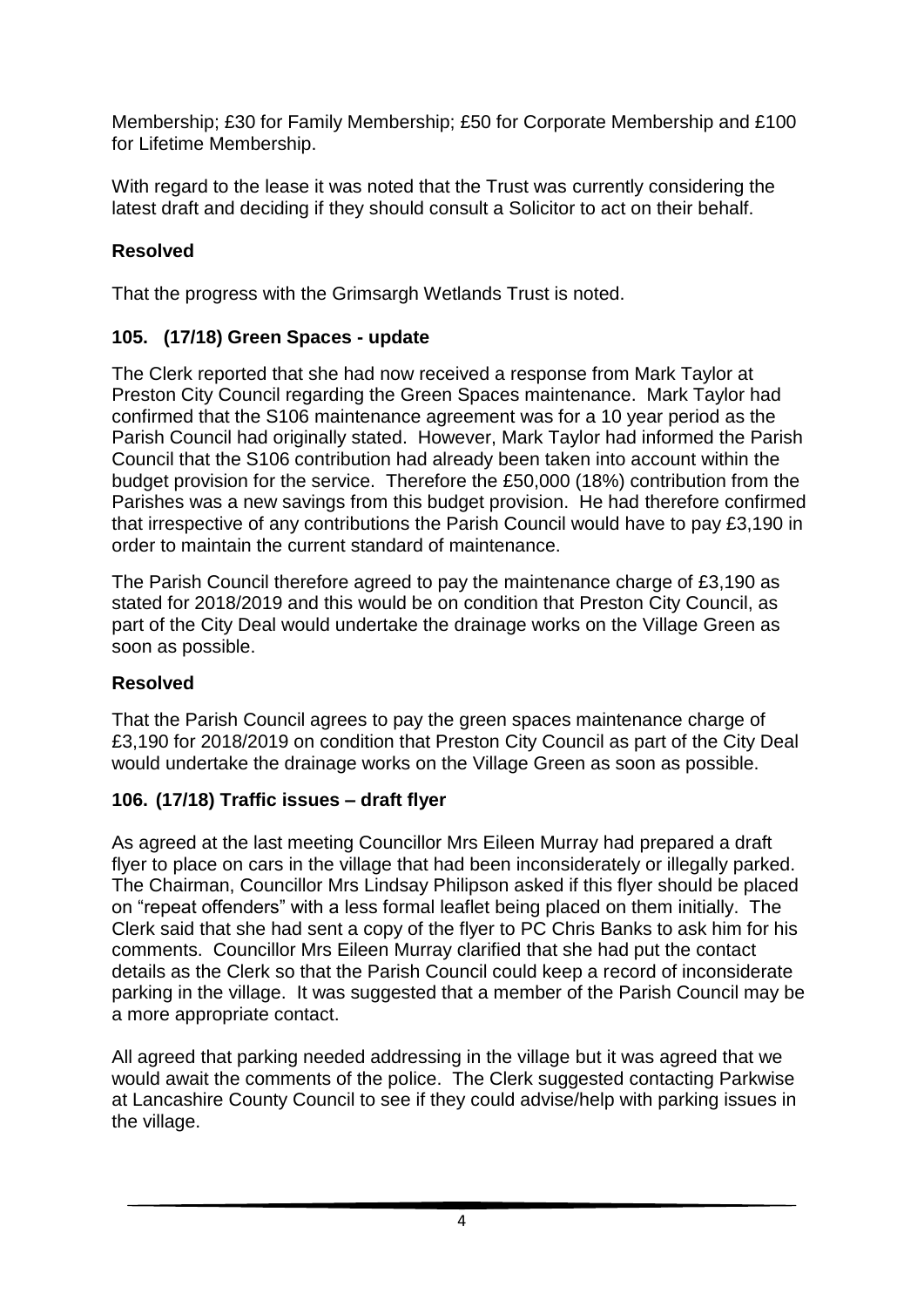### **107. (17/18) Training**

The Parish Council gave consideration to the training courses provided by LALC. Councillor Keith Middlebrough said that he would like to attend the Community Engagement Course to be held in September 2018. It was therefore agreed that Councillor Keith Middlebrough is authorised to attend the LALC Community Engagement Course on 6 September 2018 at a cost of £25.

#### **Resolved**

That approval is given to Councillor Keith Middlebrough attending the LALC Community Engagement Course on 6 September 2017 at a cost of £25.

### **108. (17/18) Feedback from LALC AGM**

The Chairman, Councillor Mrs Lindsay Philipson gave feedback from the LALC AGM that she had attended on behalf of the Parish Council. She explained that there had been a presentation from CPRE about Neighbourhood Planning and that LALC had agreed to forward a copy of the presentation to Parish Councils. She also reported that the LALC Membership fees would be reduced in 2018/19.

With regard to the resolution put forward by Preston PAC, there had been a quite a bit of discussion about this at the AGM with advice being given that it was the Parish Council that were the members and not individually Councillors, therefore it was not appropriate for individual Councillors to have on log in details for the LALC website. It had also been affirmed that all information should go through the Clerk. The Chairman, Councillor Mrs Lindsay Philipson was advised to withdraw the resolution and did so.

#### **Resolved**

That the feedback from the LALC AGM is received and noted.

#### **109. (17/18) Financial Matters, budget and precept requirements for 2018/2019 and banking**

It was noted that we currently had an estimated £234,291.99 in the bank as at 3 November 2017. It was further noted that we were still awaiting the December bank statement. This included the latest CiL installment of £21,458.29 and reimbursement of £122.58 from Zurich insurance for cancelling the Wetlands element of our insurance.

It was also noted that since the last meeting the following invoice had been paid:-

RCU for Neighbourhood Planning Questionnaire – 50% deposit (including VAT) £1,236 (from NP grant). (Cheque no 879).

### **Resolved**

1) The following invoices were agreed for payment:-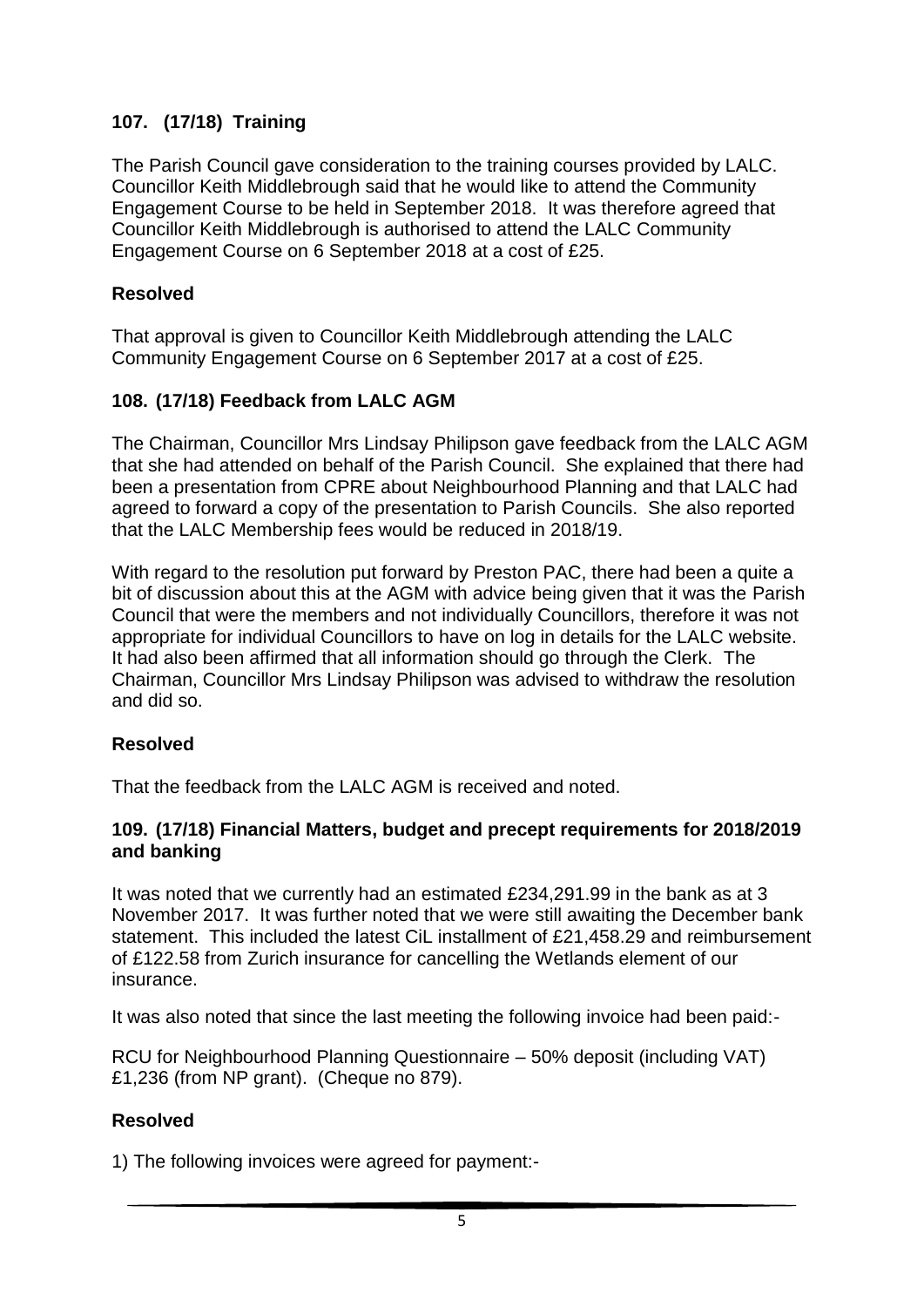i) The Clerk, Sue Whittam, 6,13,20 & 27 November four weeks at £278.80 per week  $=$  £1,115.20 - tax and NI and employee pension contribution = £835.26 (note pension contribution for Clerk is £5.74 and Employer is £7.18) + reimbursement for dog poop dispenser bags  $£90.24 =$  total £925.50 . (Cheque no 880).

ii) HMRC Q3 Tax and NI =  $£1,106.63$  (Cheque no 881).

iii) Grimsargh Village Community Association – GVCA use of village hall for meetings May – Nov 2017 = total £270.00 (Cheque no 882).

iv) B and D printing for newsletter £343.00. (Cheque no 883).

v) Adam Cooper (Contractor) – 51 hours @ £13.75 per hour = £701.25. (Cheque no 884).

vi) Lancashire County Training Partnership for LALC Community Engagement Course as agreed earlier at the meeting £25. (Cheque no 885).

In addition a number of cheques were signed at the meeting to cover invoices over the Christmas period including the new bins and salary cheques for December for the Clerk and the Contractor.

2) The Parish Council then gave consideration to the budget for 2018/2019. A draft budget had been circulated at the last meeting for comments. Some additional items had been included which were £5,000 potential fees for the Planner for the Neighbourhood Plan, which had been included in case a further grant application was unsuccessful; and, the Parish Council also needed to budget for the green space maintenance which had been agreed earlier at the meeting at a cost of £3,190. The final budget was therefore agreed by the Parish Council and a copy of the budget is presented in the Minute Book.

3) The Parish Council then gave consideration to the precept requirements for 2018/2019. Taking into account the budget as previously discussed it was proposed to increase the precept for 2018/2019 to £39,000 (thirty nine thousand pounds). This was unanimously agreed.

# **110. (17/18) Clerk's Report – for information only**

The Clerk reported that Preston City Council had said that a bin could not be provided on The Hills as they did not have the resources to empty any more bins. The Clerk confirmed that she would be looking at the provision of bins in the village in particular with regard to Adam, the Lengthsman emptying the bins. In addition to this the Parish Council also had two brown bins near to the Parish store and we needed to check if these were required and if so pay the appropriate fee to Preston City Council.